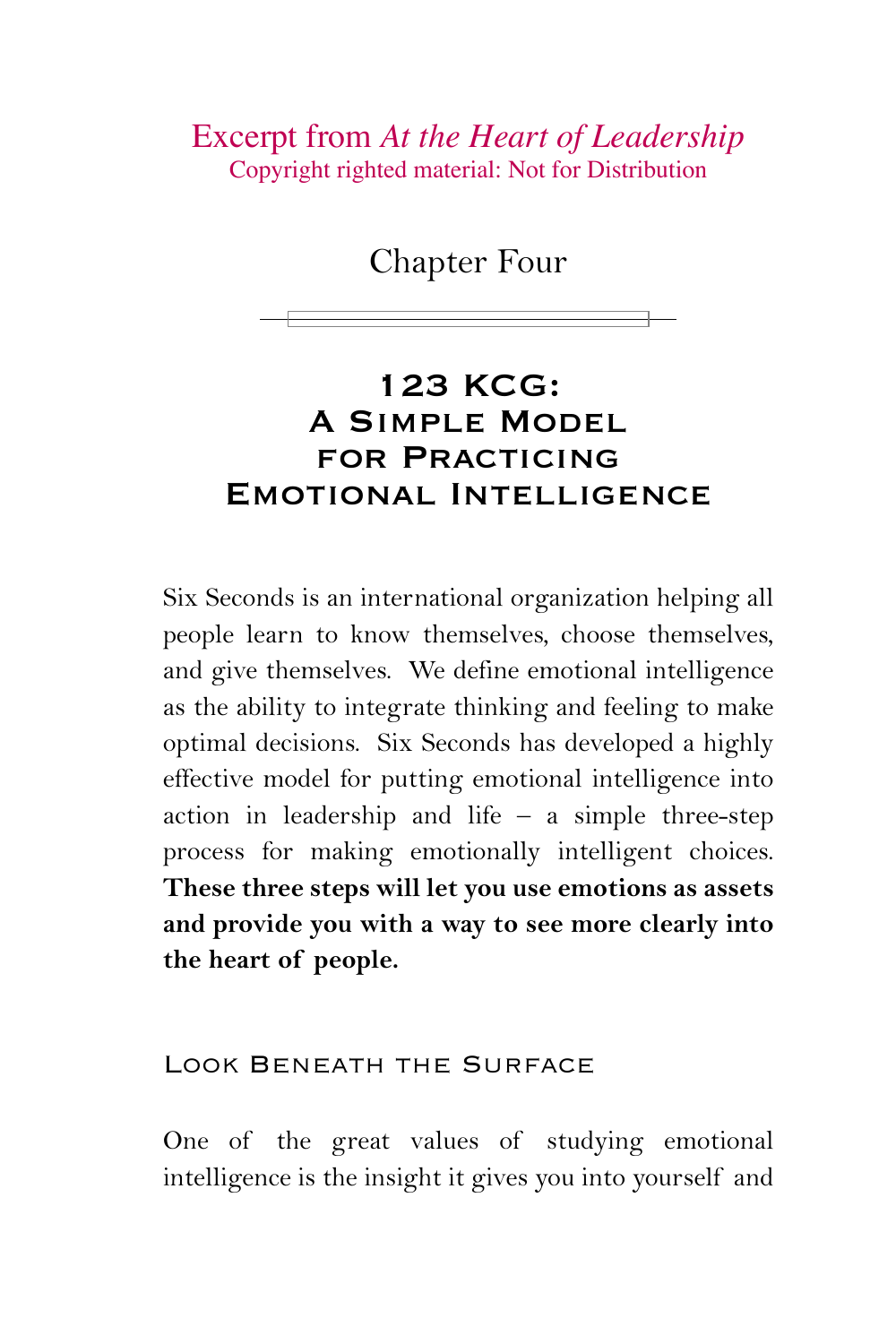

#### Figure 4.1: The Iceberg

*At Six Seconds, we use the iceberg to represent the importance of what's "hidden beneath the surface." Behavior is the tip of the iceberg, yet we tend to focus almost exclusively here. EQ helps you understand the drivers of behavior that live beneath the surface – which is also the most significant and powerful part of the iceberg.*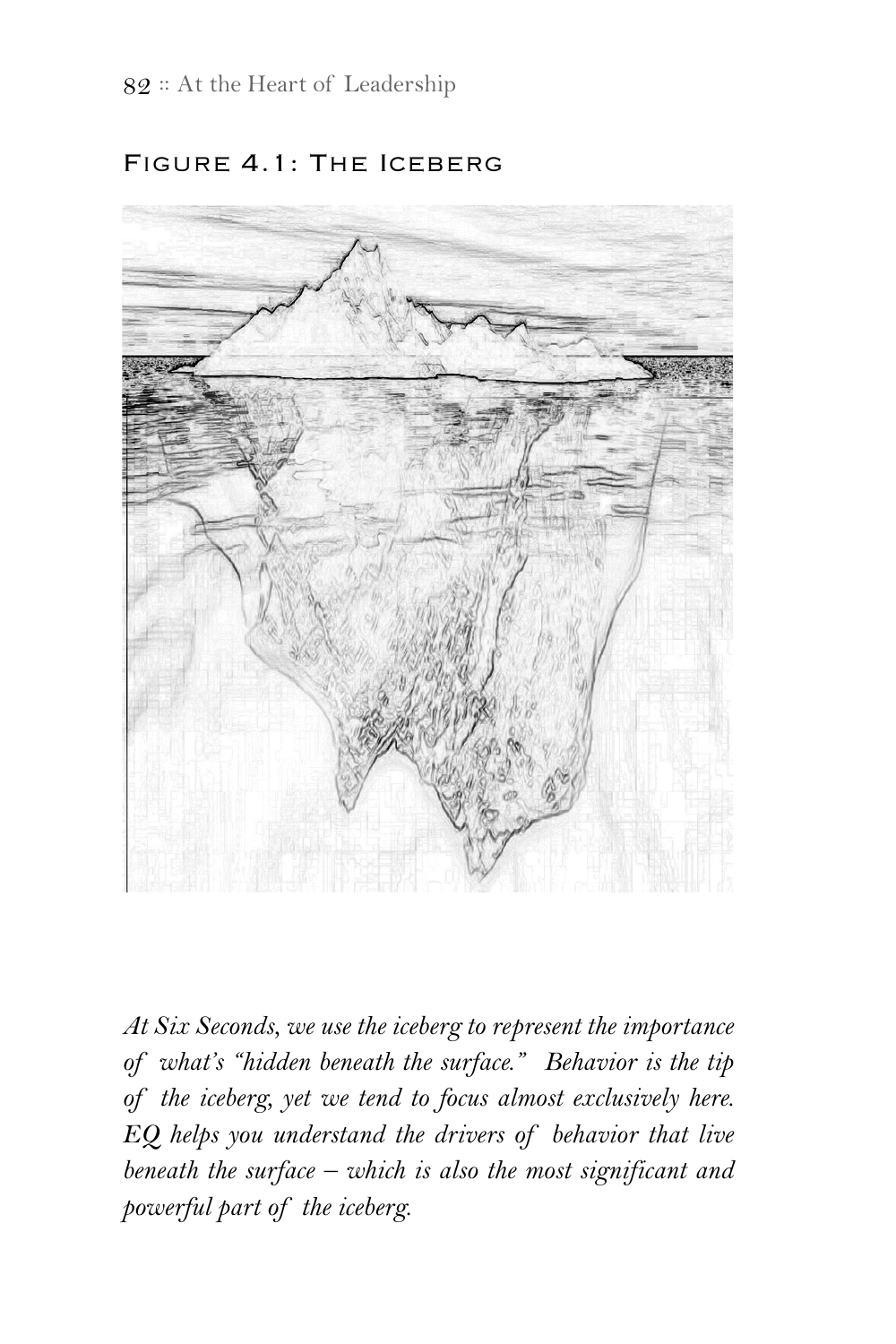others. People are complex, subtle, and a lot of our behaviors just don't seem to make sense. But people behave the way they do for a reason, and frequently that reason is tied to emotion.

Imagine an iceberg, imagine a mountain of ice rising out of the water. It's huge and complex and magnificent. And, you are only looking at the 15% that's above the surface. That part represents someone's behavior. The behavior you see at work and home every day.

But what is the source of that behavior? What influences and drives it? Those "hidden drivers" are represented by the 85% beneath the surface. The part that matters most.

Likewise, the 15% represents what you see of yourself on a daily basis. The 85% represents the hidden drivers that influence and shape your own performance.

There are many drivers "beneath the surface": your mental state, your physical self, your spirit, and certainly your emotions. Emotional intelligence lets you explore and understand a large part of what's hidden beneath the surface – in yourself and in others. As you come to understand these emotional drivers, you will become more able to strategically use emotions to get optimal results.

Leveraging your EQ can transform your leadership and your life. A few years ago, an HR Director from a financial services company came to our 5-day EQ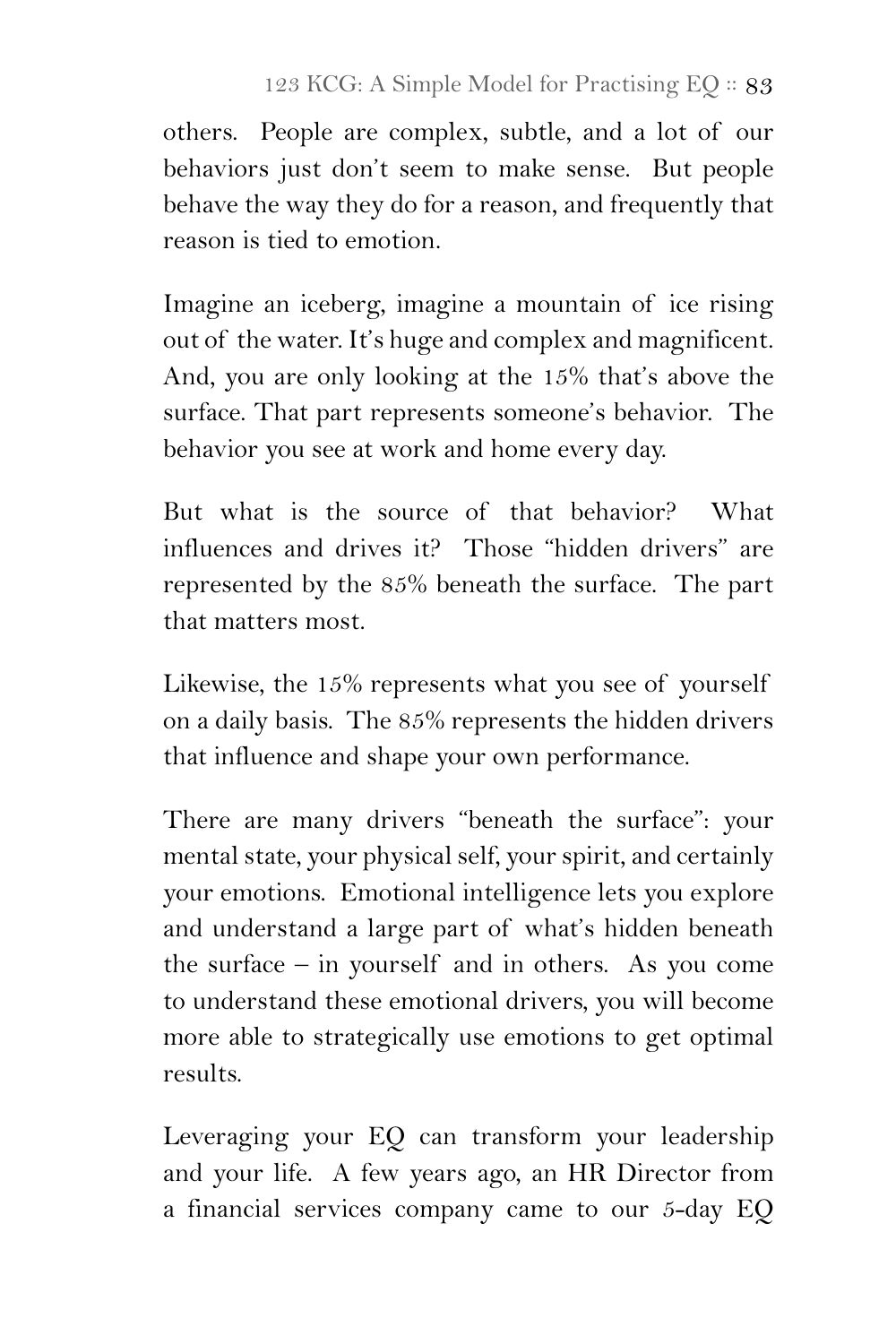training in South East Asia. "Asana" was living a highly successful life; she and her husband were both well-educated, busy executives. She was a good mother, making sure her only daughter – now a teenager - was also prepared for success. In the training program, Asana started to "dive beneath the surface" and look at what drives her. As the week went on, she began to reflect about her relationship with her daughter and the legacy she was leaving. On the fourth day she came to me full of tears, "I just wanted you to know that this morning I had the first honest conversation with my daughter that I can remember. And when we were talking, for the first time since she was little, she told me she loved me." I know Asana's personal life was changed by this experience, and I'm convinced her work life was as well. Like a blindfold removed, Asana was seeing the 85% – seeing the heart.

As you develop your understanding of EQ, you will become more skilled in diving beneath the surface and seeing the magnificence and complexity of the whole iceberg. If you approach yourself and others with a real curiosity – a sense of wonder and hopefulness for knowing – you can be astounded by what you will learn and how it will help you.

To drive the metaphor home, consider the guys at the helm of the "unsinkable" Titanic. They looked at the 15% above the surface and drove on. But the 85% below the surface proved their undoing.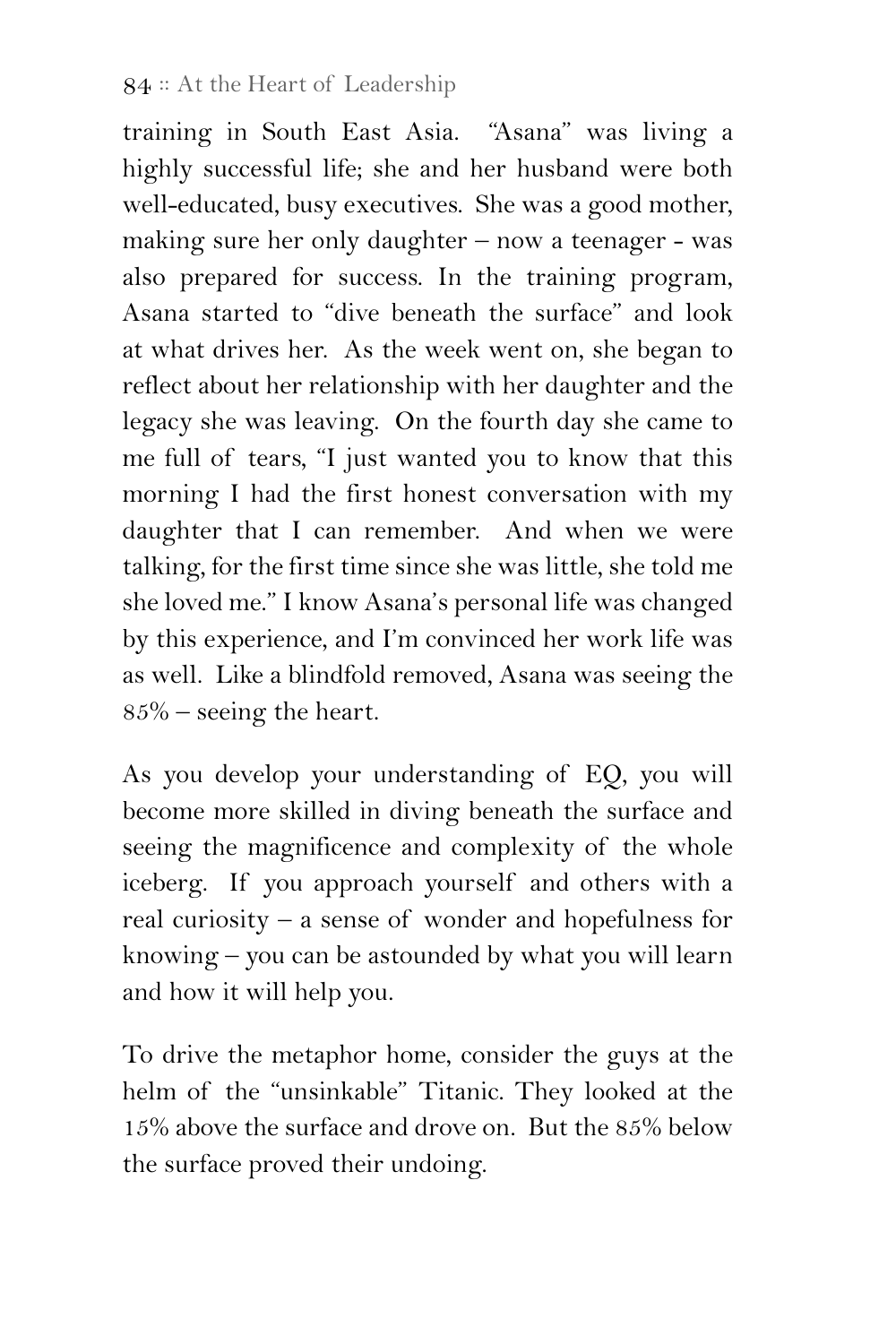## THE ORIGINS OF EMOTIONAL **INTELLIGENCE**

Most people first heard the term "emotional intelligence" around 1995 with the publication of Daniel Goleman's best-selling book *Emotional Intelligence: Why It Can Matter More Than IQ*. In that work, Goleman laid out a powerful case that factors such as self-awareness, self-discipline, and empathy determine personal and professional success. He drew on the work of numerous leading scientists and authors who were working to define and measure the skills of emotional intelligence.

A global community of emotional intelligence practitioners has emerged, with consultants, researchers, trainers, and coaches implementing emotional intelligence training in all sectors of society.

Innovative businesses have begun to embrace the concept. The *Harvard Business Review* calls it "the key to professional success."1 Schools, hospitals, and government agencies world-wide are adopting EQ practices. From elementary school students to army officers from sales execs to hotel staff, a curriculum of emotional awareness is providing a new perspective on people.

According to Dr. Goleman, it all began with two psychology professors on a summer's day in 1987. "John Mayer and Peter Salovey invented the whole field," Goleman explains, "when they were chatting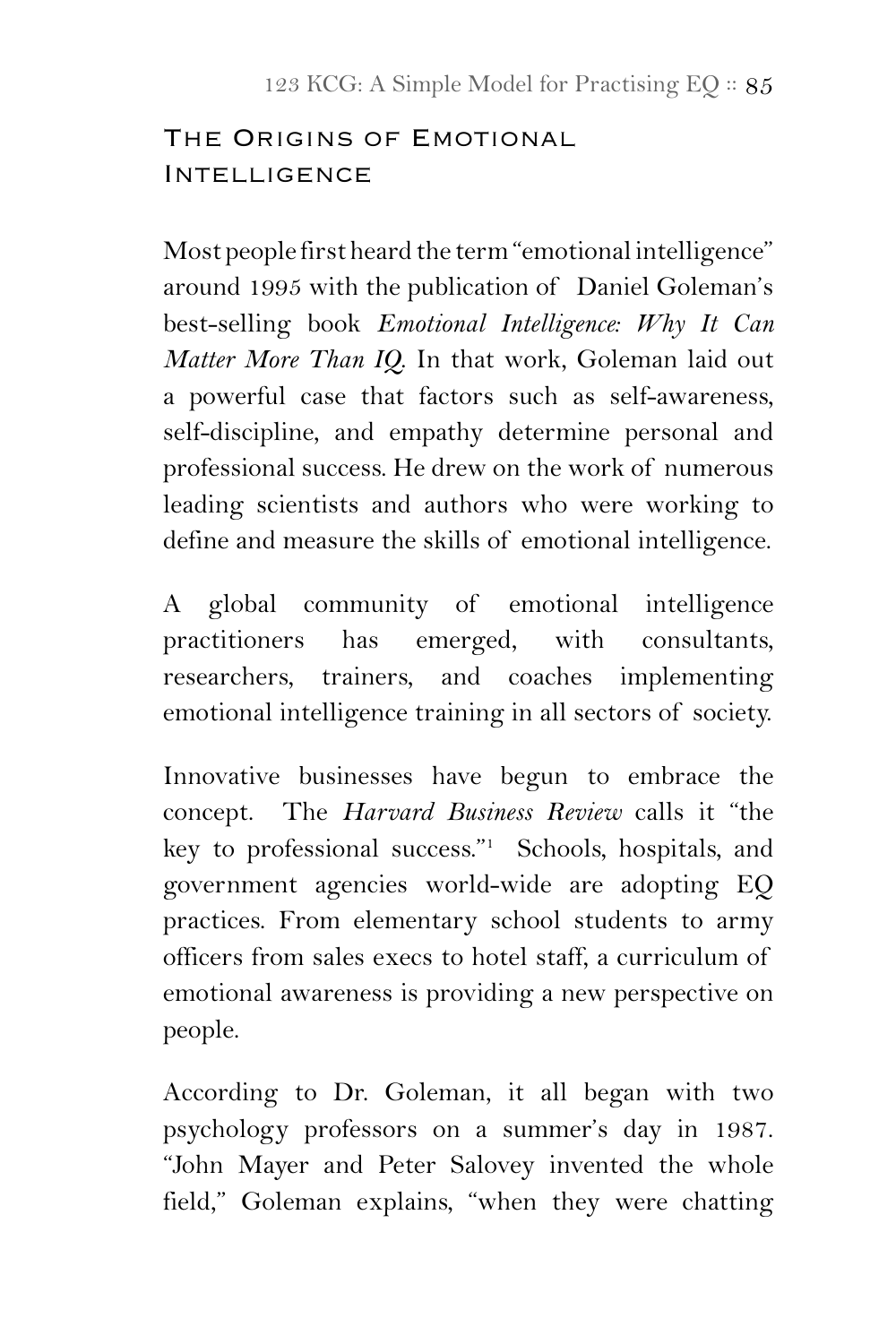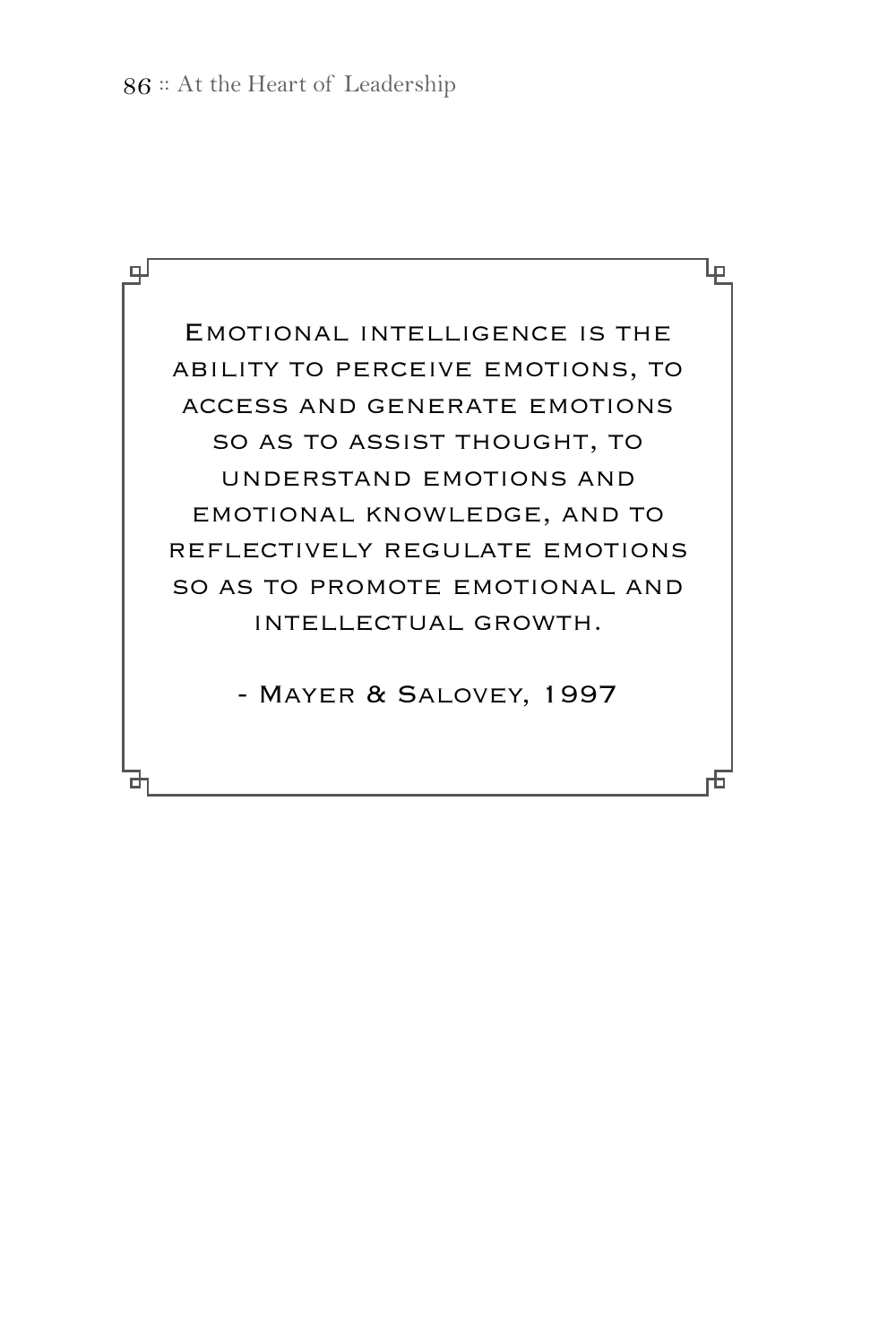about politics while painting a house." Salovey, (now Dean of Yale College and Professor of Psychology at Yale University) and Mayer (now Professor of Psychology at University of New Hampshire) were talking about their research on cognition and emotion, and got to discussing a politician. They wondered: How could someone so smart act so dumb? Their conclusion: Smart decision making requires more than the intellect as measured by traditional IQ.

Goleman continues the story, "And because of that conversation, they published a wonderful seminal article – but in an obscure journal. The moment I saw their concept of emotional intelligence all kinds of bells went off. And I thought, 'I have to write about this!'" With over 5 million copies in print in 30 languages, Goleman was right: The world was ready to learn about this powerful concept.<sup>2</sup>

Many other researchers and thought-leaders have contributed to the concept of emotional intelligence. Reuven BarOn has been researching the effects of emotion on performance since the late 1980s as well. In fact, in a draft of his Ph.D. dissertation he even used the term "EQ." Now researchers all around the world are refining the scientific definition and practitioners are developing models to implement the science.

Salovey and Mayer updated their definition of emotional intelligence in 1997 to more clearly focus on the abilities to perceive and use emotions as part of thinking (see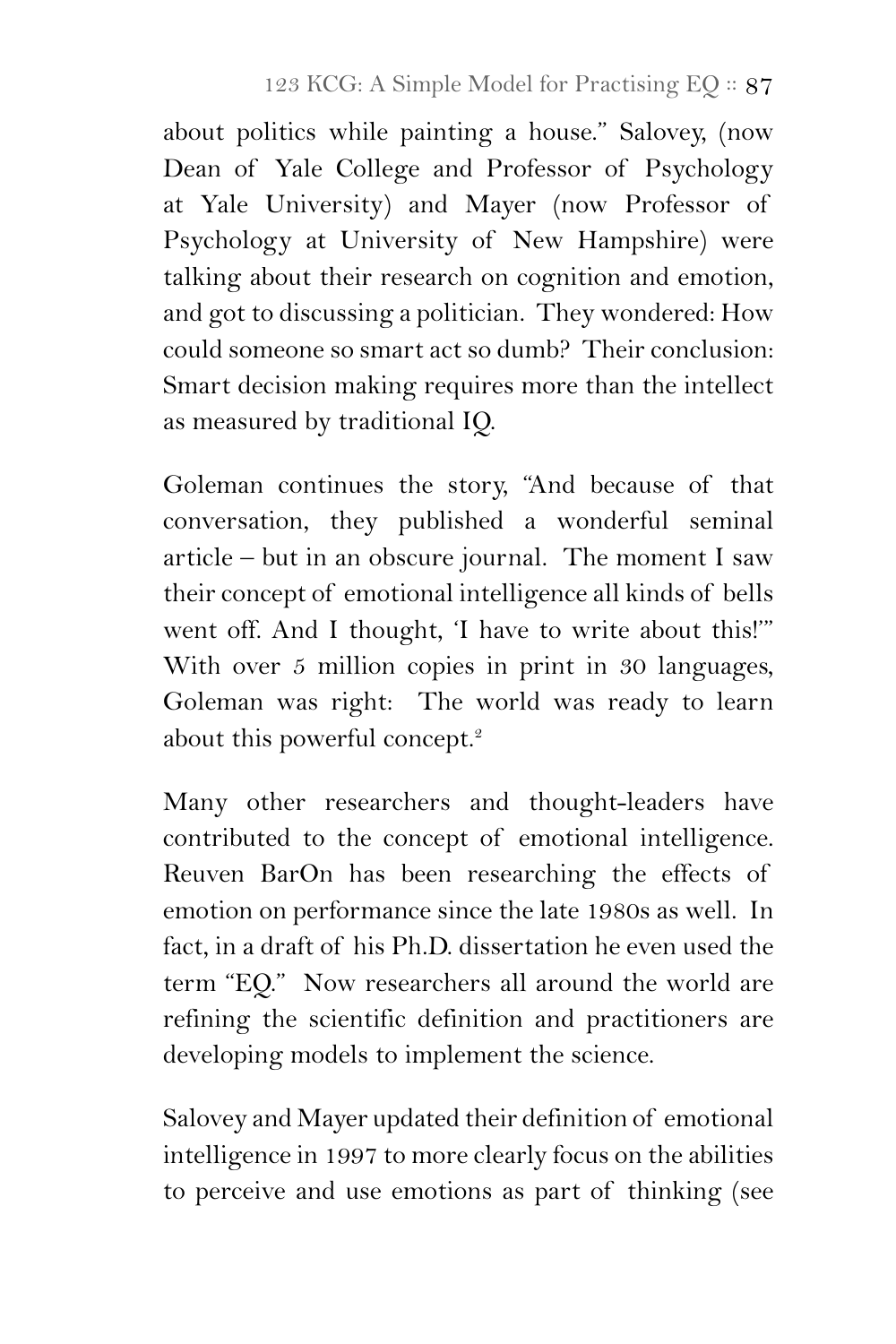88 : At the Heart of Leadership

inset on page 86).

Also in 1997, a group of educators met around a kitchen table in San Mateo, California. In his 1995 book, Daniel Goleman had written about our curriculum, *Self-Science*, as one of two models for how to teach emotional intelligence: "*Self-Science* is a pioneer, an early harbinger of an idea that is spreading to schools coast to coast."3

Karen McCown, the author of the *Self-Science* program, had been teaching these skills for 30 years, and had formed an internationally acclaimed school based on the premise that emotional development and academic development were co-equal. Anabel Jensen (Six Seconds President) was the Executive Director of that school for 14 years; Marsha Rideout (Six Seconds Director of Instruction) and I were teachers there.

We looked at Salovey and Mayer's work, Goleman's models, and the science and education theory around these findings. We studied Antonio Damasio's work on emotion as central to decision making, Joe LeDoux's work on emotional reactions, and Candace Pert's findings on the neurobiological basis of emotion. We were looking for a way to distill all our experience and this extensive research into a simple model. Our concern was, and is, how people could use their emotional intelligence in leadership and life – to find more fulfillment, wholeness, health, prosperity, and purpose.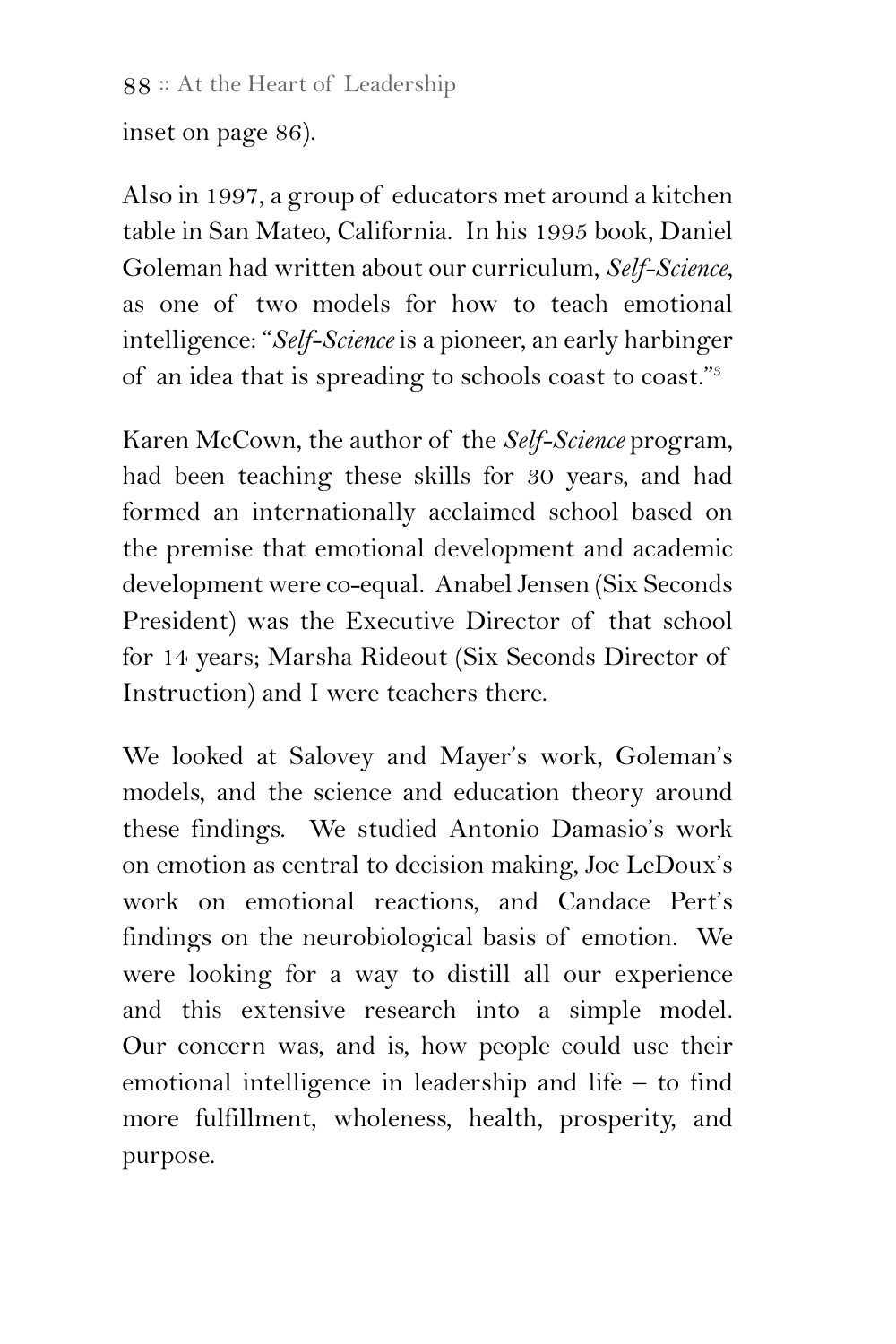We identified a three-step process that people can use to put emotional intelligence into action – a path for applying emotional intelligence in leadership and life. Then we identified the specific competencies that would enable someone to take the path.

### Six Seconds Model

The Six Seconds Model of EQ-in-Action begins with three important pursuits. To put emotional intelligence in action, you work to become more aware (noticing what you do), more intentional (doing what you mean), and more purposeful (doing it for a reason). We call the three steps: "Know Yourself," "Choose Yourself," and "Give Yourself."

- 1 **Know Yourself** awareness. Increasing selfawareness, recognizing patterns and feelings, lets you understand what "makes you tick" and is the first step to growth.
- 2 **Choose Yourself** intentionality. Building self-management and self-direction allows you to consciously direct your thoughts, feelings, and actions (vs reacting unconsciously).
- 3 **Give Yourself** purpose. Aligning your daily choices with your larger sense of purpose unlocks your full power and potential. It comes from using empathy and principled decision making to increase wisdom.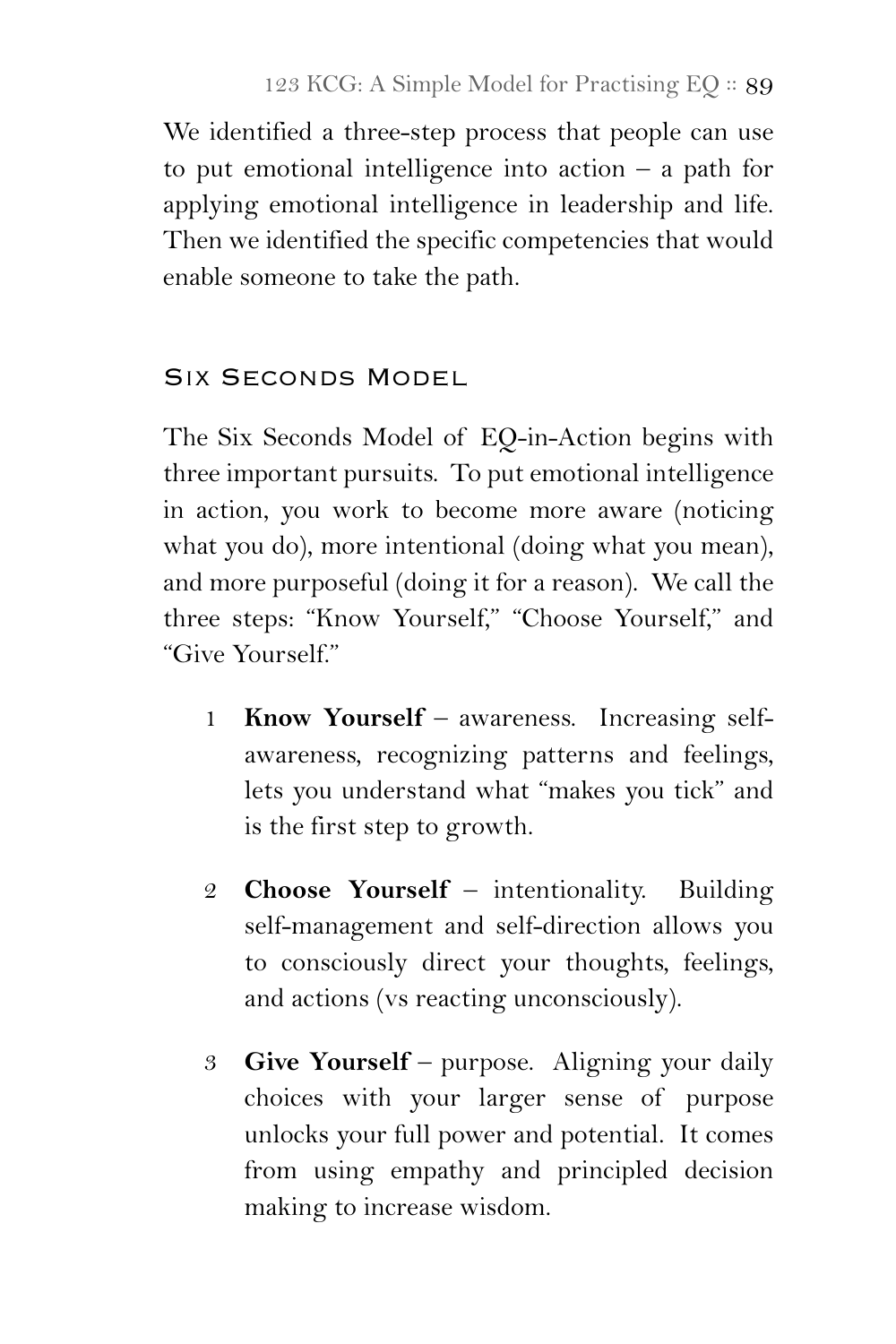#### Figure 4.2: Six Seconds EQ Model



*The Six Seconds Model of Emotional Intelligence is based on three actions, or pursuits:*

*Know Yourself – increase awareness.*

*Choose Yourself – act intentionality.* 

*Give Yourself – align with purpose.*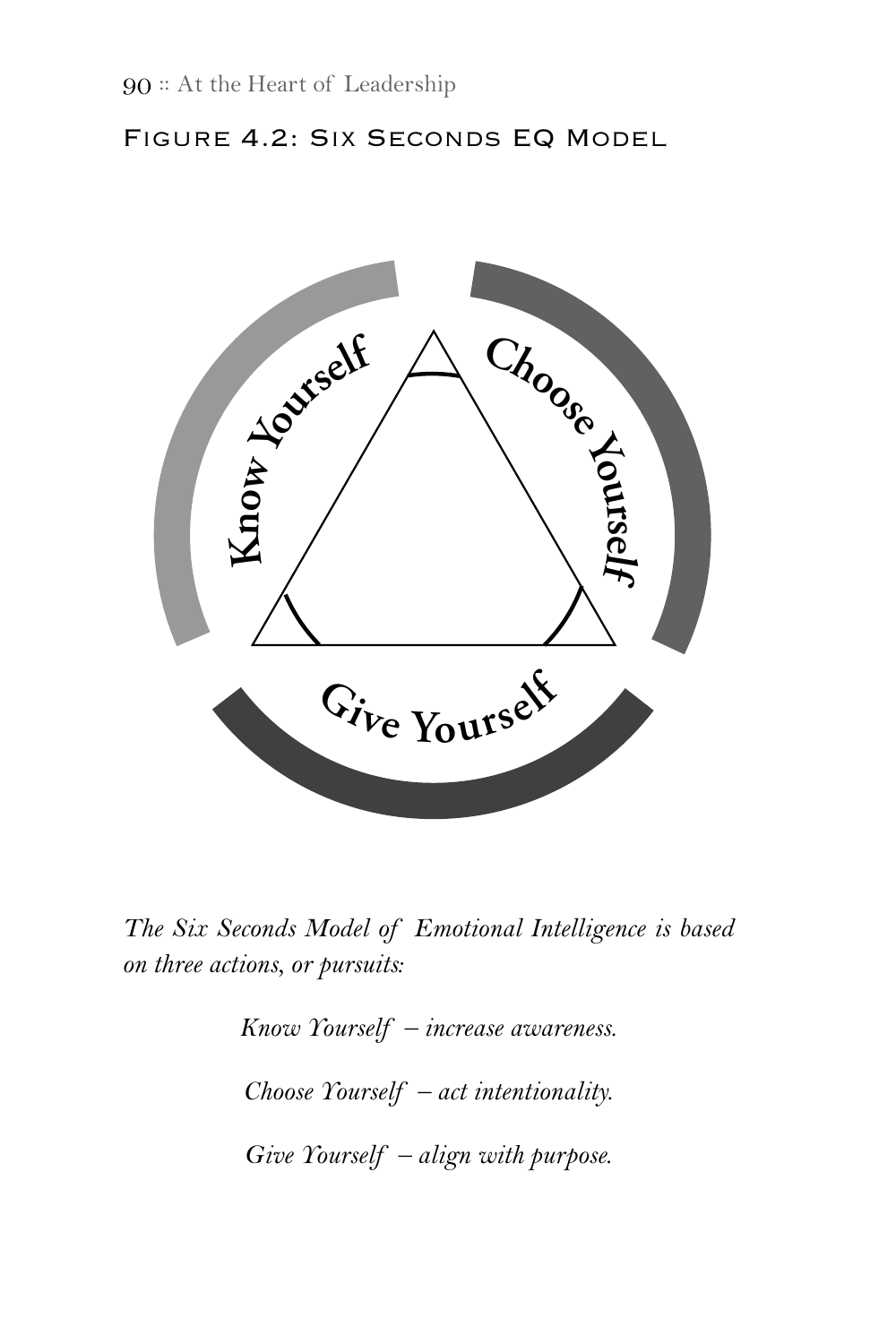The model is depicted in Figure 4.2; it is presented in a circle because the three steps are cyclical. Like a propeller driving a ship, the model should "spin," it works when you Know, Choose, Give, Know, Choose, Give, Know… etc. As you spin this "EQ propeller" you will gain momentum and insight to move toward optimal decisions.

In a sense, Know Yourself gives you the "what." Choose Yourself provides the "how." Give Yourself delivers the "why." Imagine you're making a change in your company because after reading the business case in this book, you realize you're sending the wrong emotional messages to employees and, in turn, that's creating suboptimal responses from customers.

The competencies of Know Yourself will help you see WHAT needs to change. The Choose Yourself tools will supply the HOW so you can put the change in action. The Give Yourself components will remind you and your people WHY this change is important.

While "Give Yourself" may, at first, sound like a concept better suited to a church or temple, it is the key distinguishing feature that makes the Six Seconds Model transformational. When you connect your daily actions with your deepest sense of purpose, you will make the best possible decisions, develop self-mastery, and most effectively engage commitment from others.

So what does it take to know yourself, choose yourself,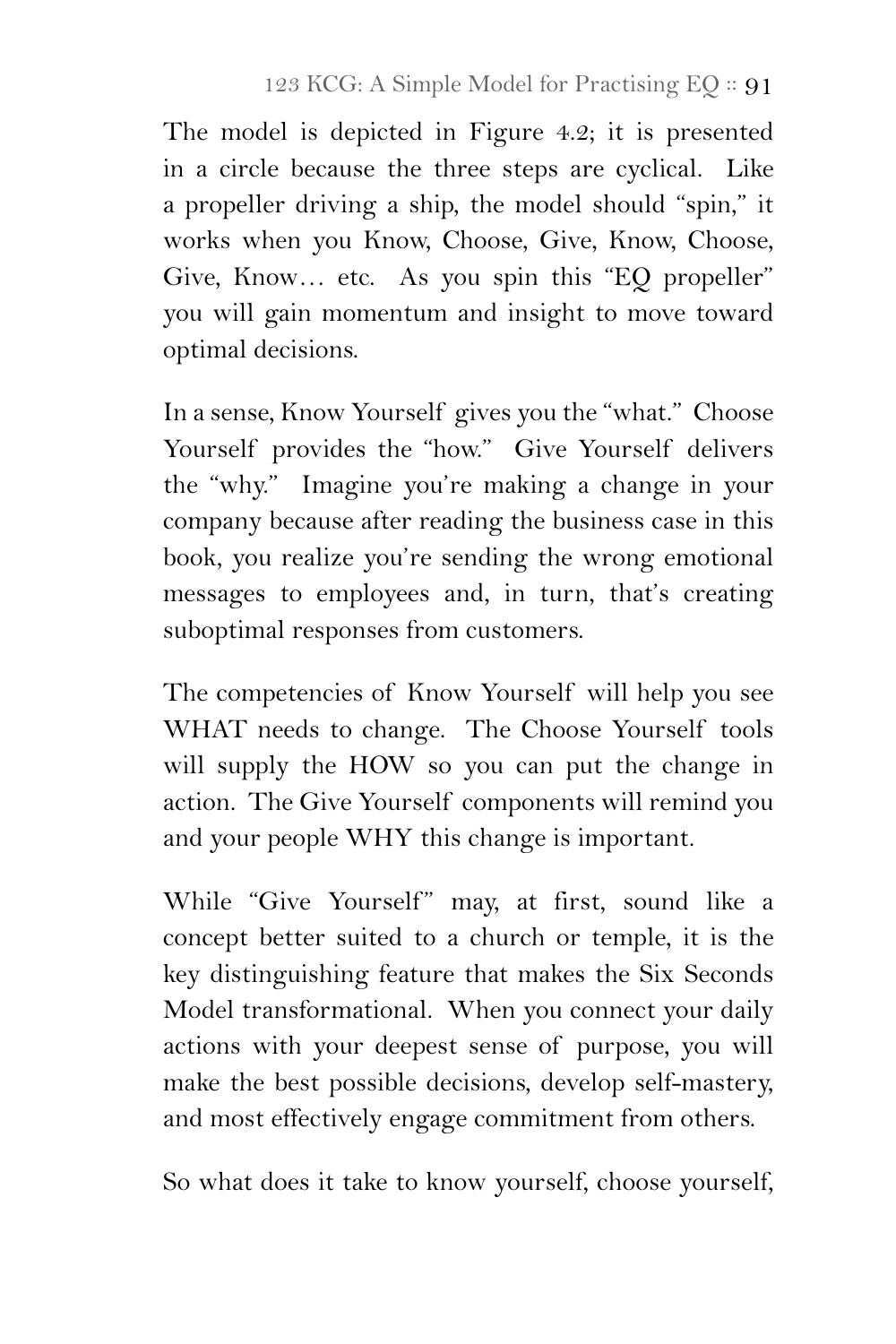### Figure 4.3: Six Seconds EQ Model in Detail



Within the three Pursuits of the Six Seconds Model there are eight specific, learnable competencies. These are like the "muscles" that help you achieve the pursuit.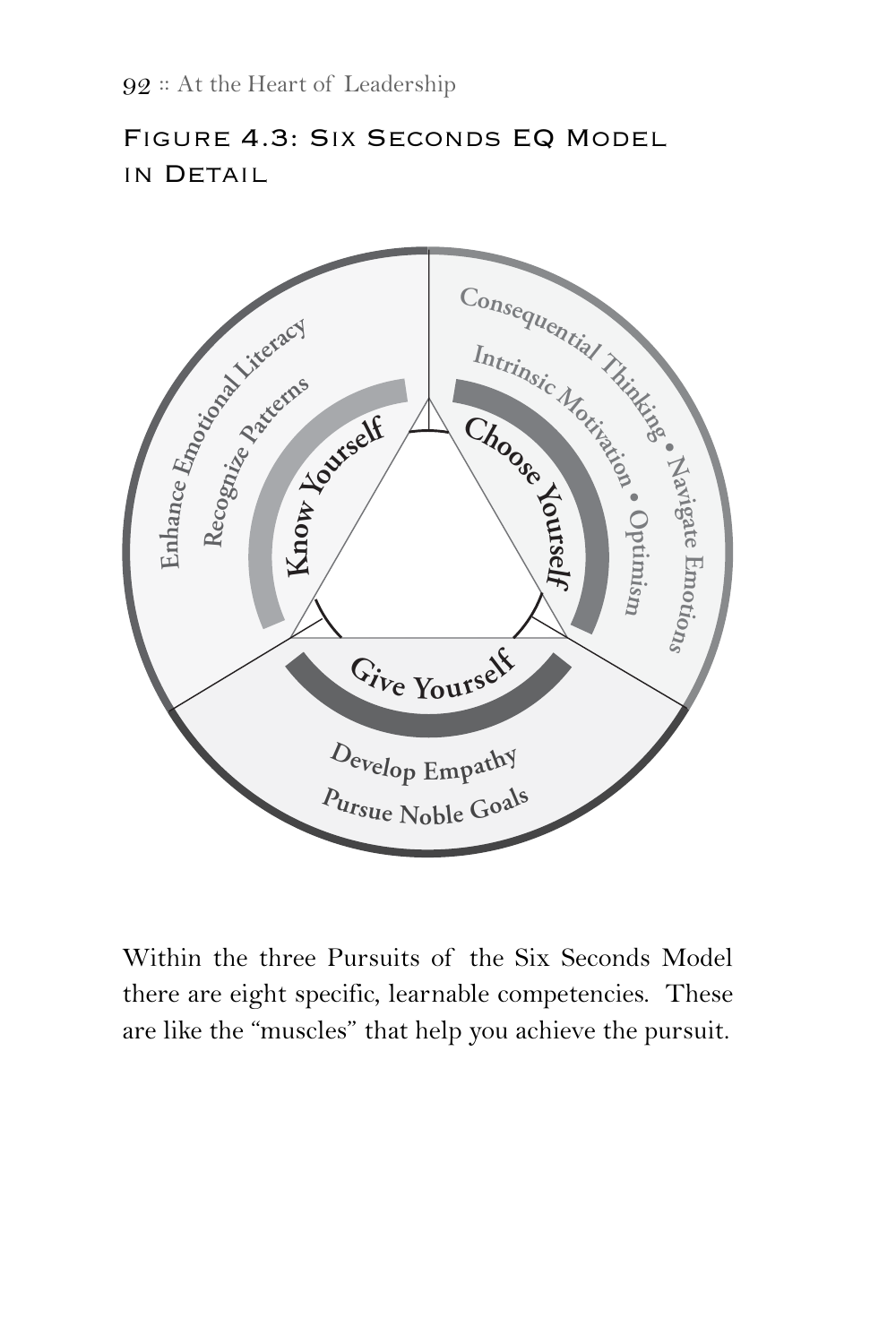and give yourself? What specific skills are required for success? We have identified eight fundamental competencies that are part of our training and research. They are illustrated in Figure 4.3.

Each of the eight competencies in this model is essential for putting emotional intelligence into action. These are the competencies measured by the *Six Seconds Emotional Intelligence Assessment* (see the Appendix). Each competency has value to you as a leader  $-$  and as a person. Taken together they will help you influence others, build full commitment, make great decisions, and lead and live to your highest intentions.

Throughout the rest of the book I will refer to these eight competencies and expand upon why they matter and how you can apply them.

#### PUTTING IT IN PRACTICE

Here's an example of the model in practice: Recently my team was going through a strategic planning process and someone suggested that we make a significant change in our structure, a structure I'd developed and considered successful.

> **Know**: At first I thought it was a bad idea, then I noticed my feelings were defensive and a little hurt.